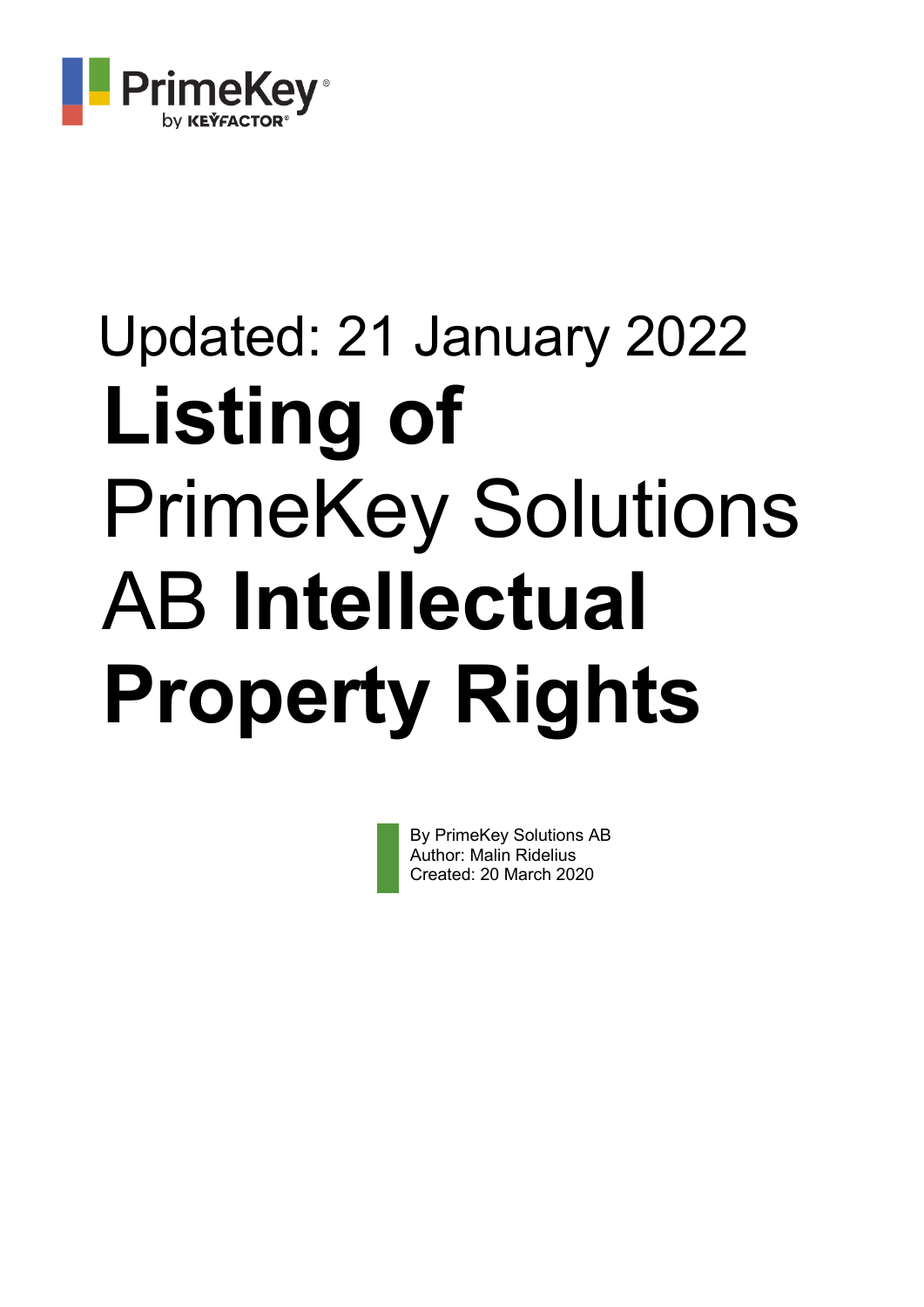# **Table of content**

| $\mathbf 1$             |  |
|-------------------------|--|
| $\overline{2}$          |  |
| $\overline{3}$          |  |
| $\overline{\mathbf{4}}$ |  |
| 5                       |  |
| $6\phantom{1}6$         |  |

| @2022              | DOCUMENT STATUS: | 2 (4) |
|--------------------|------------------|-------|
|                    |                  |       |
| <b>PRIMEKEY BY</b> | <b>PUBLIC</b>    |       |
|                    |                  |       |
| KEYFACTOR          |                  |       |
|                    |                  |       |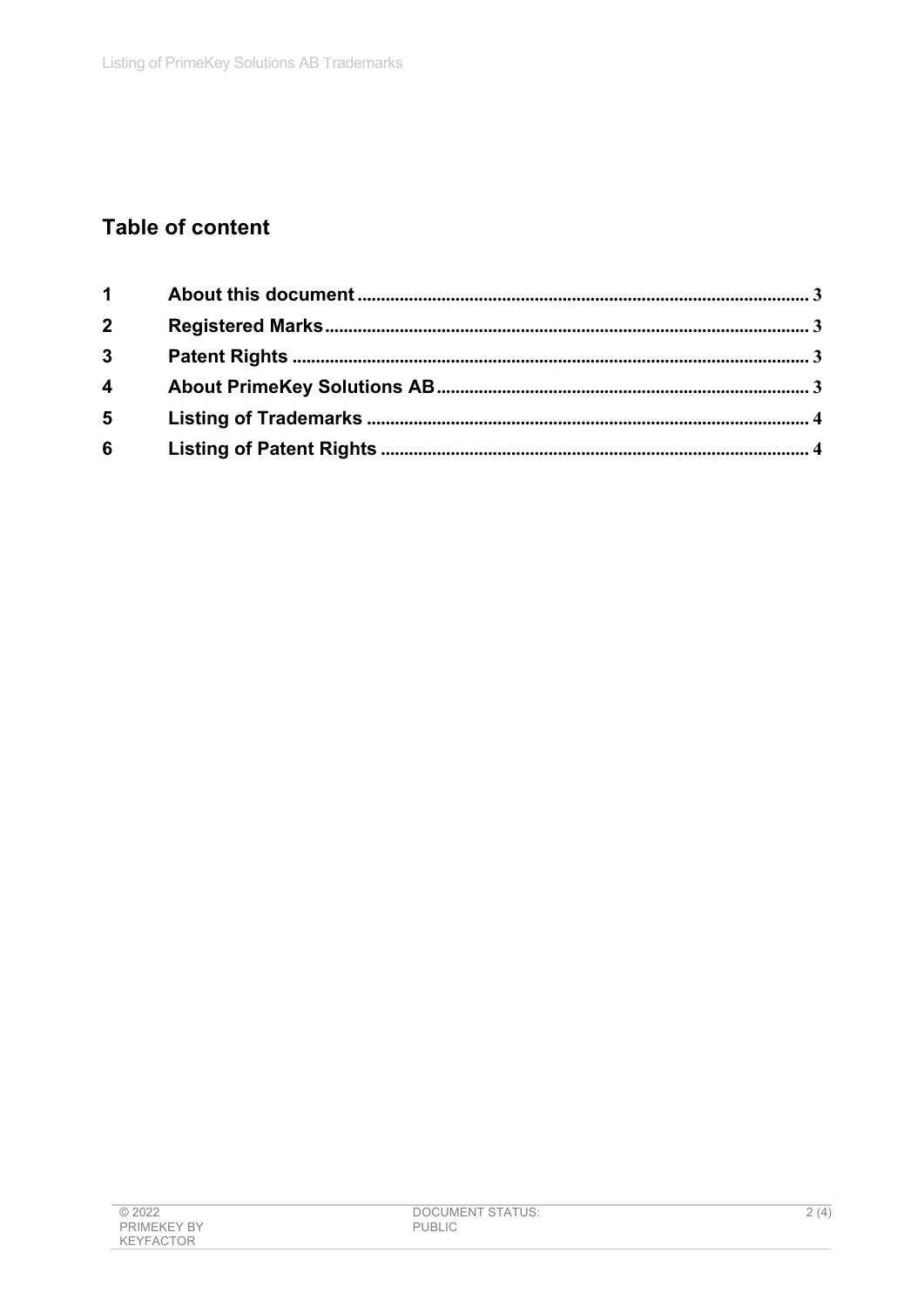#### **1 About this document**

This document includes the latest information about the PrimeKey Solutions AB registered trademarks. The document is updated on a continuous basis as the marks' registrations are updated.

## **2 Registered Marks**

In order to protect our products and product names, PrimeKey has registered our most important trademarks, **PrimeKey®**, **EJBCA®** and our PrimeKey logo, the PrimeKey "P" in a number of countries. In the listing in this document, PrimeKey's registered marks and pending applications are presented.

## **3 Patent Rights**

PrimeKey owns patent rights, including granted patents and patent applications, in a number of countries. In the listing in this document, more details about these rights are presented.

#### **4 About PrimeKey Solutions AB**

PrimeKey and Keyfactor merged in June 2021. During 2022 the two companies will merge under the brand Keyfactor. Read more on PrimeKey.com or Keyfactor.com.